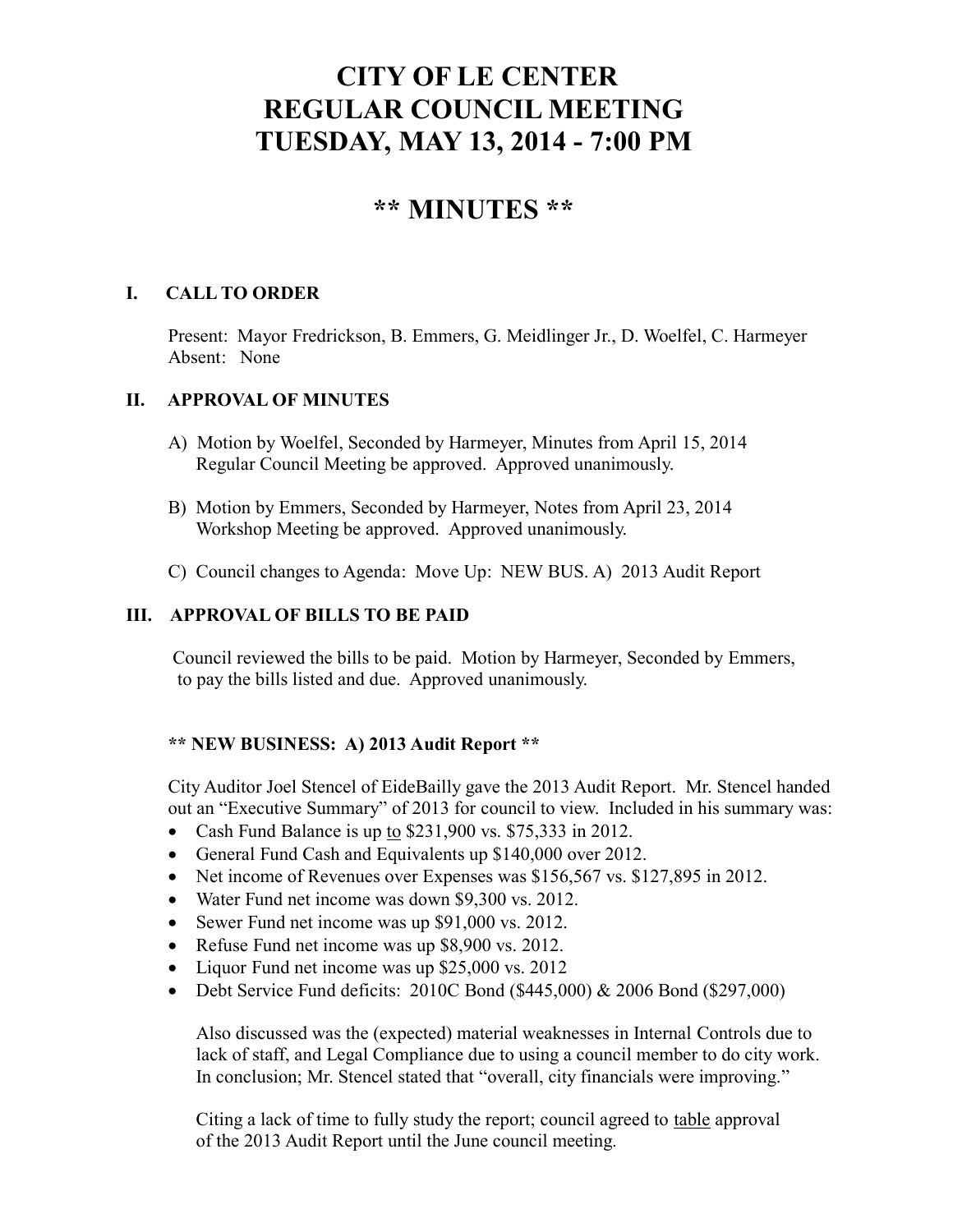#### **IV. REPORTS OF OFFICERS, BOARDS, COMMITTEES, & DEPARTMENTS**

A) E.D.A. Report

Director Collins reported: No meetings held/ no report on the Industrial Park signs.

B) P & Z Report

Administrator Block reported: held an informal  $P \& Z$  meeting for the new members to get accustomed to the process/ re-zone meeting next month/ demolition has started on the old motel for the new Casey's Store. Block handed to council letters and pictures of two "hazardous and substandard buildings" (houses) in the city. Attorney Moran says city can invoke Minnesota Statute #463.15 to remove substandard houses. Moran and Block were asking for council approval to pursue this process. Motion by Meidlinger, Seconded by Harmeyer, to approve pursuing the process of removing substandard buildings using Minnesota Statute #463.15 by Attorney Moran and Block. Approved unanimously.

C) Municipal Liquor Store

Assistant Manager Brad Collins gave the April report: Sales were \$63,168: down \$4,400 from March, and down \$1,700 from Apr.'13. Collins also reported: Inventory is approx. \$134,500/ YTD sales down \$8,000/ several graduations planned; needs city pick-up truck to move coolers and bars/ two picnic tables moved to front of store for nice weather. Muni building is in need of some serious attention; brick is deteriorating rapidly. Council agreed: Manager and Liquor Committee get pricing on several different remedies to fix. Asked by council: Collins reported several apartment renters are on a payment plan, that's why April rent income is lower than normal.

- 1) After some discussion: Motion by Woelfel, Seconded by Harmeyer, to hire Assistant Manager Brad Collins as the new Liquor Store Manager and approve the contract agreement with him as negotiated by the liquor committee; including \$20 per hour  $@$  45 hour work week/ salary position, no overtime/ no new comp time accumulated/ deplete comp time already accumulated/ start new position May 16. Approved by 4-1 vote; Meidlinger voting No.
- 2) Hiring committee for  $2<sup>nd</sup>$  Head Bartender: Woelfel, Harmeyer, C. Collins, B. Collins, and MVCOG representative.
- D) Police Department

Police Chief Pfarr reported on the police activities for month of April: 133 calls  $\omega$ 2,081 miles patrolled/ total calls up 12%, total miles down 13%. Pfarr reported: the calls were mainly public nuisance complaints, scams on older residents, door-to-door sales.

E) Water, Sewer, Streets, Parks

Public Works Supt. Curt Roemhildt reported:

 Water- city drinking water report available on-line on city web site. Gave report on frozen service lines/ gave report on water-main breaks (\$27,312.50) over budget by \$15,000/ hydrant flushing put off due to residents running water.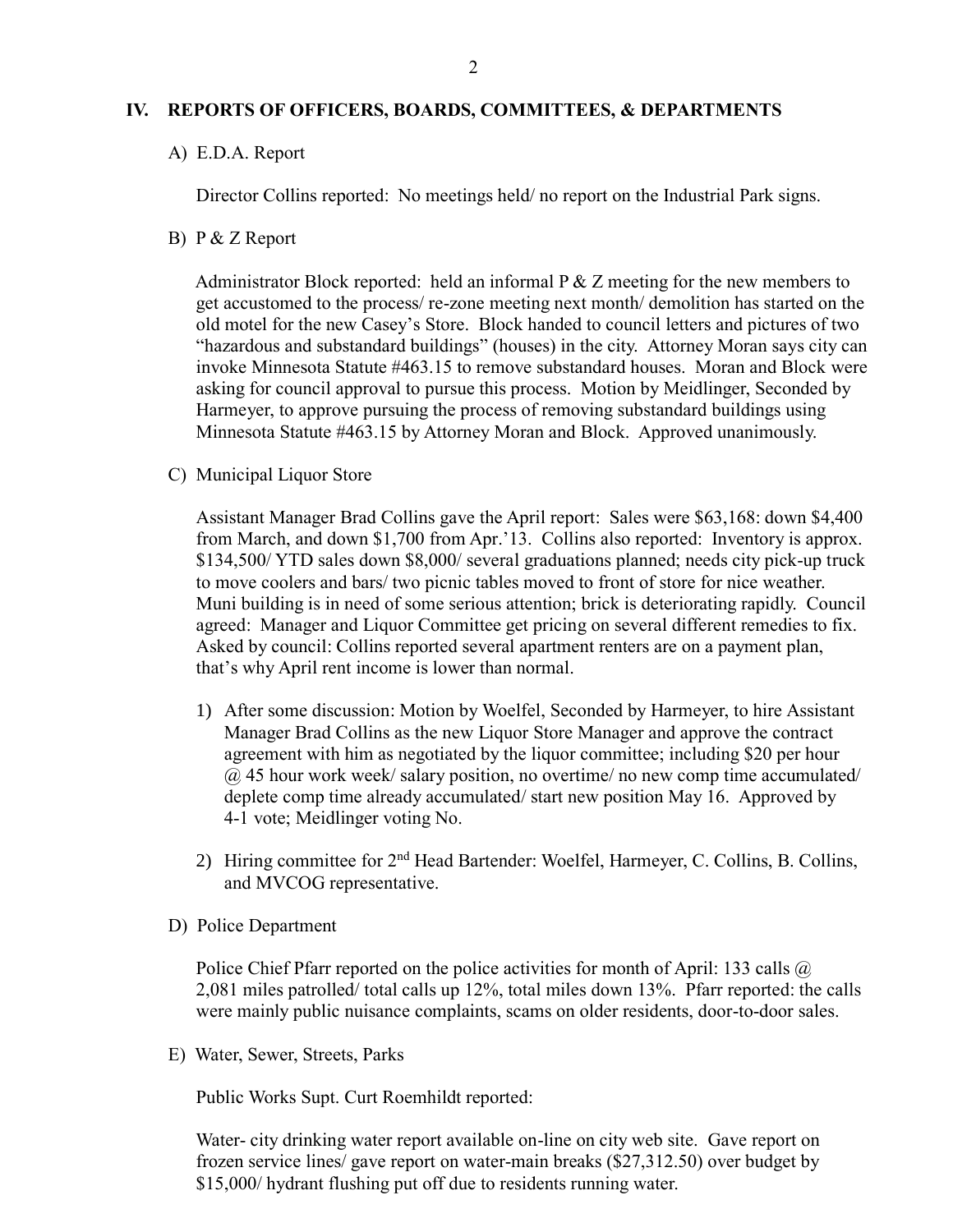Parks- pool repairs done; painting collar & steps, hoping to put in water next week.

 Streets- Lexington Avenue Project: well site study needed to determine where to place the new well when we do that project.

- 1) Administrator Collins presented Mayor Fredrickson with the coveted "Employer of the Year" award from Le Sueur County Developmental Services. City was awarded the honor for its continuing use of L.S. Co. Developmental to make the blue refuse bags the city uses.
- F) Bolton & Menk Engineering (Joel Hawbaker, Engineer)

 Engineer Hawbaker reported: advertisement for bids is out for sealcoating of the 2006 Street Project streets. Driveway at 161 South Inga Avenue will be replaced next week by BCM Const. under warranty.

- G) Fair Association- bidding again for the 2015 State Trappers Assoc. Convention four day event; asking for help from city/ car show is a "go" for Sunday at the fair/ Hillbilly Island will perform Friday & Saturday nights at the fair/joining LC Community Club to help with communication lines/ next meeting Wednesday, May 21 at 8:00 pm.
- H) Pool- Admin. Collins and Councilman Meidlinger reported that after all the money was spent on pool repairs to the collar; there is no money left to purchase badly needed new umbrellas - asked council for other options??

### **V. PUBLIC FORUM**

There were no comments, questions, or statements from the general public.

#### **VI. OLD BUSINESS**

- A) Administrator Collins announced the dates and times for: City Wide Junk Drop-off, Friday, June 6  $\omega$  12 noon – 6:00 pm and Saturday, June 7  $\omega$  7:00 am – 12 noon.
- B) Midcontinent Cable Franchise Agreement: Attorney Moran explained the five changes he would make to the proposed agreement. Dan Nelson from Midcontinent Cable was present to address the changes. He agreed to four of five changes suggested; but he felt that since Midcontinent was paying a franchise fee in the agreement, they should not have to pay for Right-Of -Way permits each time they did work. After much discussion; Motion by Meidlinger, Seconded by Emmers, to adopt Ordinance No. 2014-4, thereby adopting the cable franchise agreement only with Attorney Moran suggested changes. Approved unan.
- C) Council discussed the meeting dates and times for future council meetings that needed to be changed due to state or federal rules. Council agreed on Monday, August 11  $\omega$  7 pm for August regular meeting and Monday, November 10  $\omega$  7 pm for November regular meeting.
- D) Administrator Collins updated council on the Safe Routes To School meeting he and Supt. Roemhildt attended with Region Nine representative. He asked council to keep in mind that at some point, R-9, TCU School, and City will possibly come up with a sidewalk plan that the city will be asked to implement; and some cost sharing may be involved.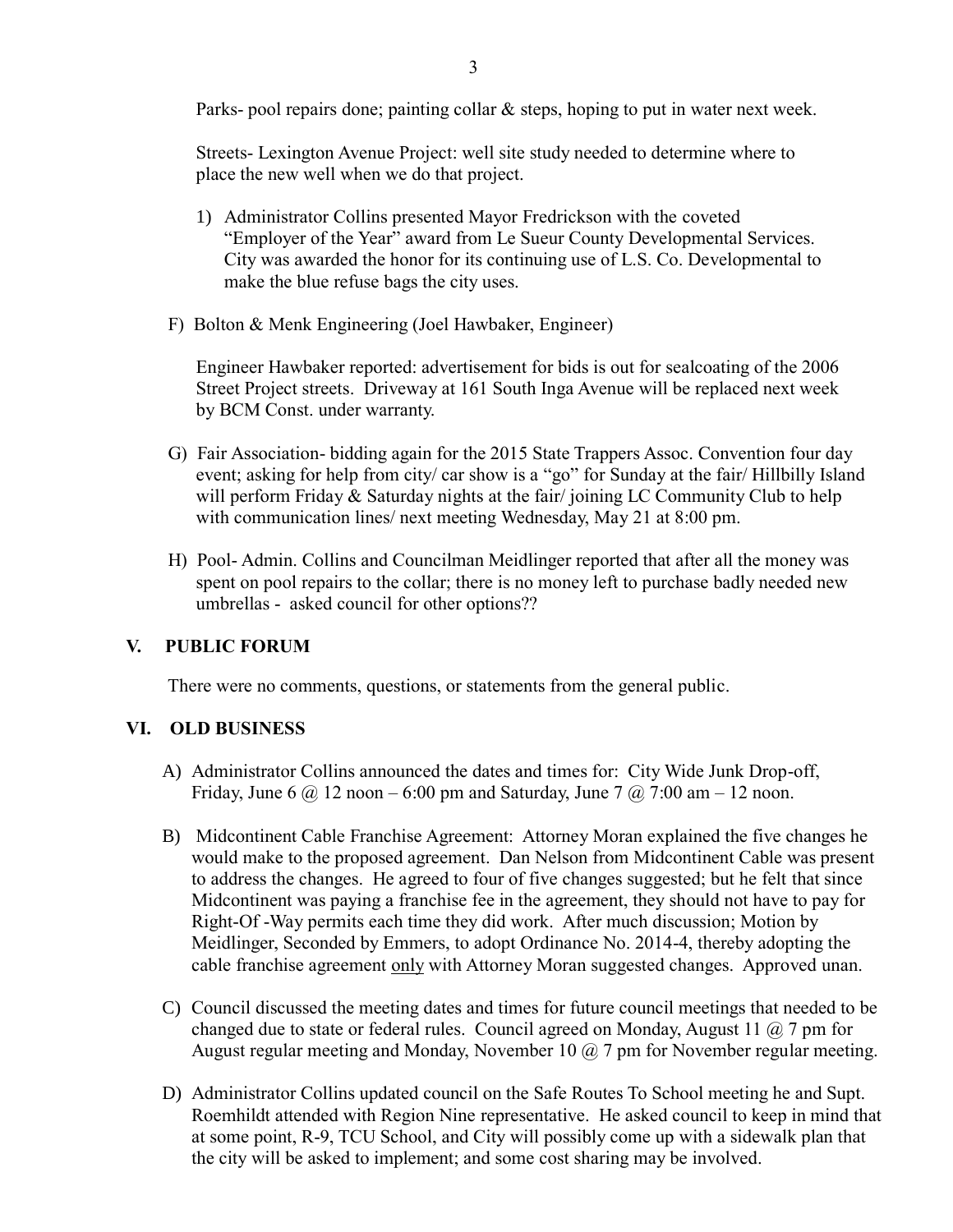#### **VII. NEW BUSINESS**

- A) 2013 Audit Report: see above.
- B) Motion by Harmeyer, Seconded by Meidlinger, to approve the following liquor license renewals as written: 3.2% beer licenses= Men's Softball League, Braves Baseball, St. Mary's Church Festival, Community Club, County Sheriff's Posse, Sportsmen's Club, For The Love of Joshua Softball Tourney, DRW Women's Softball Tourney. Le Center Lanes= 3.2% beer license, Wine license, & Consumption & Display Permit. On-Sale Club Licenses= VFW Post & American Legion Club. Approved unanimously.
- C) At the request of Councilman Meidlinger and Administrator Collins, Mayor Fredrickson did appoint the following to the new Capital Improvement Plan committee: C. Collins, G. Meidlinger, C. Harmeyer, C. Roemhildt, C. Block. Approved unanimously.

## **VIII. ADMINISTRATION & MISC.**

- A) At the request of Administrator Collins, Mayor Fredrickson appointed the following to replace former city employees on the Safety Committee: Mayor Fredrickson and liquor store manager Brad Collins. Approved unanimously.
- B) Unimin land sale: Motion by Emmers, Seconded by Harmeyer, to CLOSE the meeting to consider and negotiate the offer from Unimin for the possible sale of 80 acres farm land to Unimin Corp. Approved unanimously. Meeting Closed.

Attorney Moran explained the offer submitted by Unimin. They basically agreed to the issues and concerns previously raised by the council. Plus, they were offering \$12, 050.00 per acre (\$964,000.00). Council generally agreed that the \$12,050.00 per acre was not nearly enough. Administrator Collins supplied a copy of minutes from August 2004 where the city had paid \$15,000.00 per acre for 10 acres to a farmer for land abutting the Industrial Park.

C) Motion by Emmers, Seconded by Harmeyer, to OPEN the meeting back up. Approved unanimously. Newspaper, TV, Unimin, & public were allowed back in the council chambers.

Motion by Emmers, Seconded by Meidlinger, to reject the offer from Unimin for \$12,050.00 per acre. Approved unanimously. Mayor Fredrickson and Attorney Moran explained the decision to Unimin representatives and the reasons behind the council decision.

Unimin then made a verbal counter-offer of \$15,000.00 per acre (\$1,200,000.00). Motion by Woelfel, Seconded by Harmeyer, to CLOSE the meeting to consider the new offer from Unimin. Approved unanimously. Meeting Closed.

Council discussed the new offer from Unimin for \$15,000.00 per acre. Council generally agreed the \$15,000 per acre was not enough and had concerns about the grace period for the current renter (want thru 2018) and the city bio-solids (want 7 years grace). Council generally agreed that \$25,000 per acre may do it.